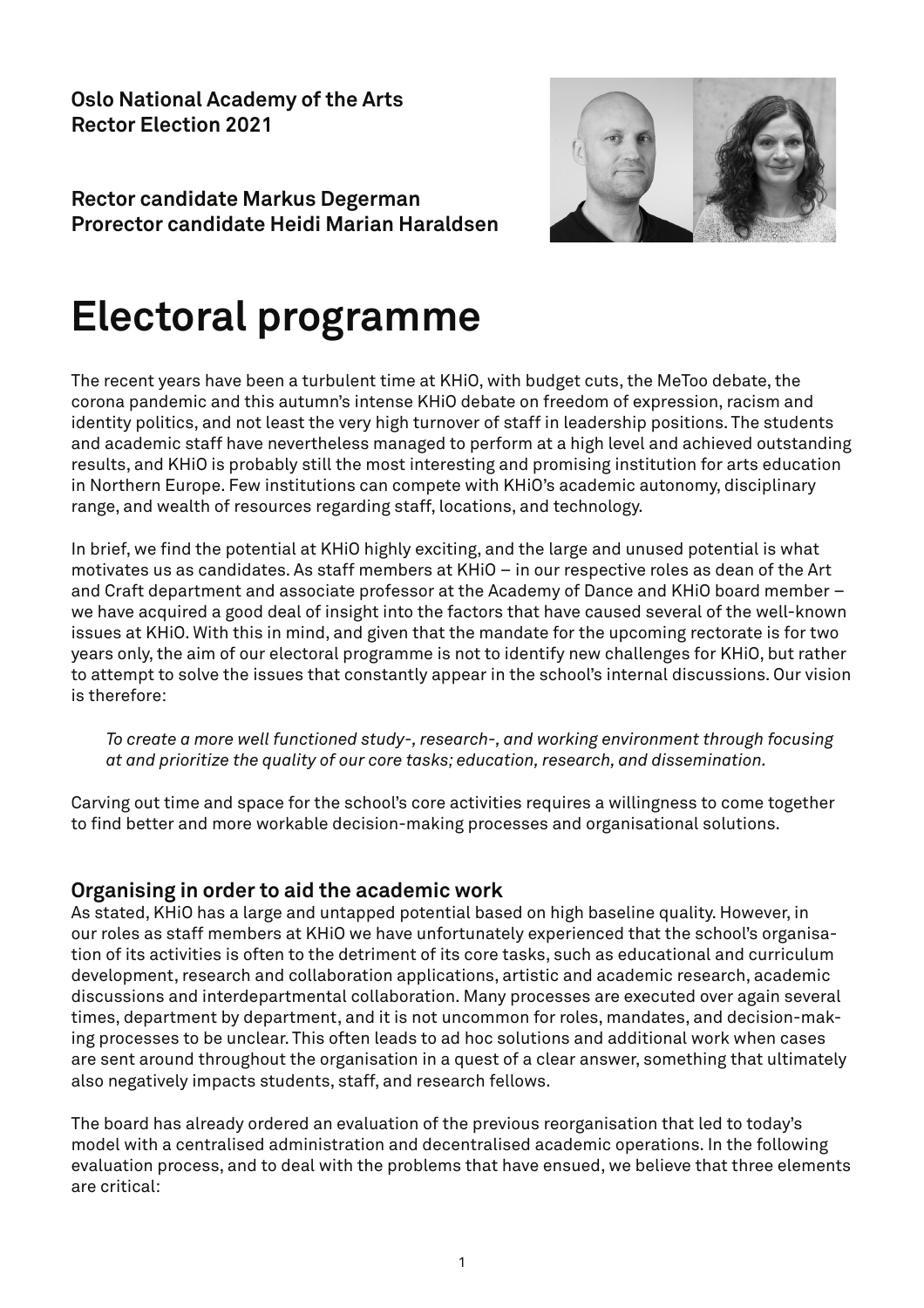- the quality of the study programmes and the artistic research must guide the school's operations
- to provide a realistic overview over KHiOs total resources and autonomy
- that we establish a consensus and a common commitment on the path forward

### **Educational quality**

We want to work systematically on increasing educational quality. Developing educational competence has to do with raising awareness on our roles as artists, teachers, and supervisors in an academic, pedagogical, and ethical perspective. We believe this is best accomplished by working "from within" and establishing a professional community of arts educators at the institutional level, anchored in the various disciplines in the departments. In turn, this community might facilitate the development of relevant practice-based educational competence and arts-educational research. Specifically, we therefore want to:

- Complete the establishment of a collegial education panel at the institutional level and implement systems, structures, and co-determination regarding questions about educational quality work and teaching recognition [merittering] at KHiO
- Develop the staff's educational competence by providing teaching and study planning courses at both basic and advanced level to fulfil the requirements addressed to academic staff in Norwegian higher education.
- Initiate education-oriented innovation and pilot projects that explore e.g., artistic research– based teaching, student-active learning, new teaching methods and teaching formats, internationalisation, as well as digitisation, by strategically applying for external financing from DIKU (the Norwegian Agency for International Cooperation and Quality Enhancement in Higher Education).
- Initiate a continuing education programme [EVU] at KHiO, develop a strategy for life-long learning, and develop more flexible study programmes. Hence, we might assume a greater social responsibility, share our competence and academic results with more parties in the community, take care of our alumni's, and, hopefully, ensure a stream of income.

## **Artistic and academic research**

KHiO has managed to obtain its autonomy as a specialized university. There are many important advantages to this academic autonomy, but it also requires that invest and maintain high research quality. Artistic and academic research are therefore areas that will become even more important in the future.

Even though KHiO has been given a boost in this area with a prorector of research and a dedicated PhD programme, there are still many issues to deal with. Artistic and academic research are the areas that are probably the most interdepartmental in nature, and we believe that much might be gained by establishing collaboration and larger academic communities both within and across departments, institutions, and boarders. For instance, building research synergies, improve in how we are profiling KHiO's artistic and academic research, improve administrative research support, and initiate programmes to develop the staff's research competence, are important steps forward. All in all, we believe such actions could provide better opportunities to increase our external funding as well as to take full advantage of KHiOs investment in the KUF -time and to relate the KUF-activity to teaching and organizational development.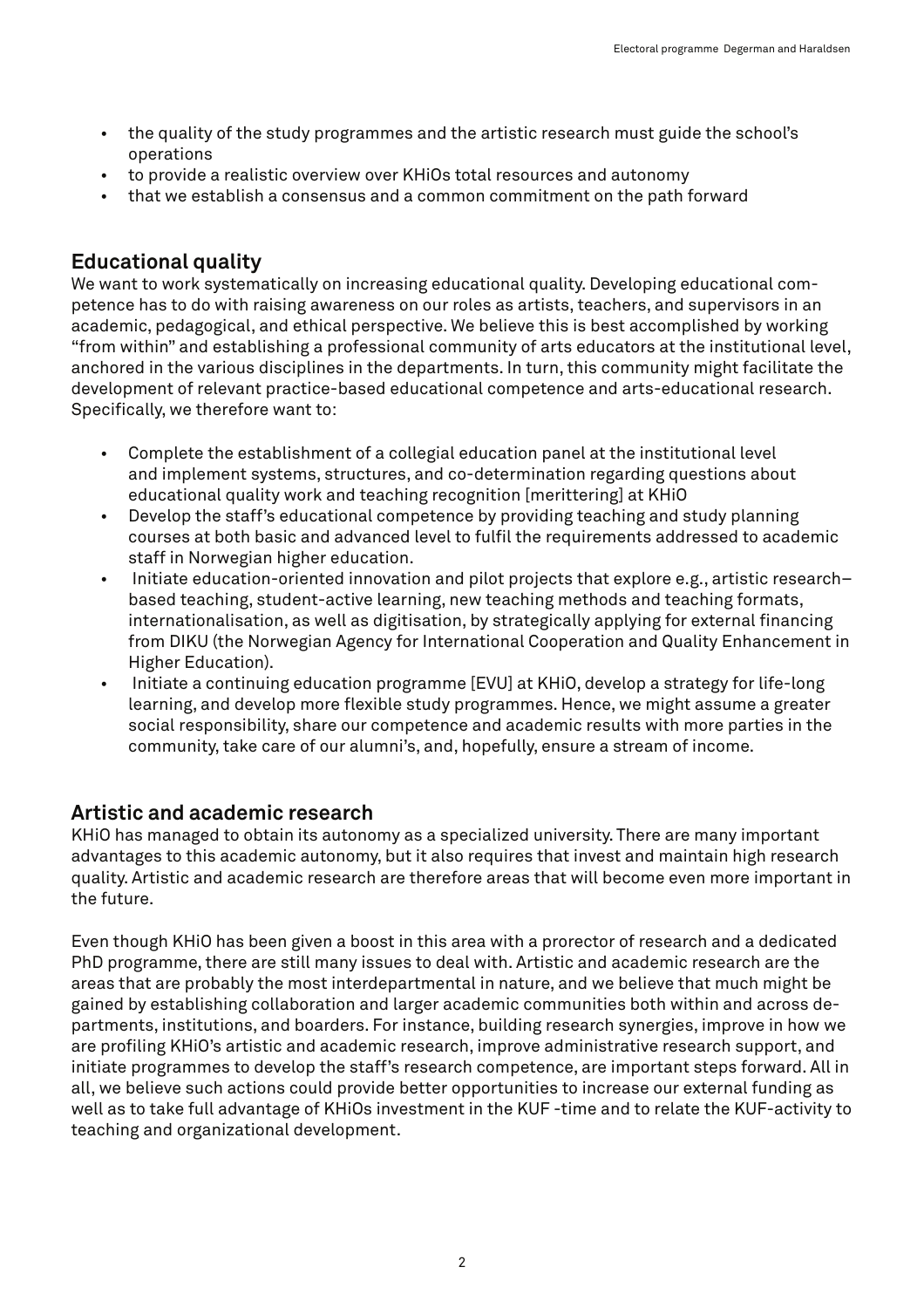#### **Internationalisation**

The concept of internationalisation has recently shifted into the recognition of cognition and perspectives, which is more a question of expanding our knowledge and encouraging a variety of perspectives in contrast to focusing merely of measuring quantities such as mobility, recruitment and hiring statistics.

From a knowledge-based perspective, it is important to recognise that internationalisation is more organic than the political division into a local, regional, national and international geography. According to Statistics Norway (SSB), Norway has nearly 800,000 inhabitants who were born in a foreign country or whose parents were. Even though internationalisation largely continues to be a question of exchange programmes – and they are of course still important and must be encouraged – recent developments and debates indicate that KHiO's internationalisation strategy should partially also be seen in relation to questions of diversity.

## **Inclusion and diversity**

KHiO must have deliberate and well-founded strategies for inclusion and diversity. Some processes have been launched, but a clear-cut and shared foundation and knowledge base for this effort has yet to be articulated. The basis of such a critical process should be to stimulate reflection on and awareness of ourselves. Such a "getting to know yourself" process is based on an exploration of the various layers, signs and historical processes that form the basis of how we understand our past, present and the future outlooks. When factors such as ambitions, connections, and positions have not yet been identified and articulated, it is hard for KHiO to take a stance, identify a path forward and then invest trust in this directio

• In short, KHiO should continuously work on inclusion and diversity. Since this work may include ethical aspects and tensions, the work must be anchored in good internal processes and surveys, and constantly be reevaluated based on common self-reflective processes.

# **The green shift and digitisation**

In working towards a more sustainable higher education, it is important to continuously focus on resource consumption and recycling. However, without focusing on travelling and digitisation, it will be hard to realise an extensive green shift. Although our artistic activities largely require a physical presence on stages, in studios and in workshops, we have seen that many meetings, lectures, public dissemination activities and even a few collaborations have been able to take place digitally, and then in an advantageous way. Even though we all are tired of digital formats after an intense year of the pandemic, we should nonetheless try to optimize the realisation of digitisation and acknowledge that it is fully possible to be present in the world even though we work from different geographical places, and that this may allow for new and increased crossinstitutional and international collaborations.

• KHiO should set up an action plan for the green shift and make use of what we learned from the pandemic. One of the most effective ways of severely reducing the school's climate footprint is to find out which of the school's activities are both possible and desirable to continue in digital formats, so that the need for travelling may be reduced.